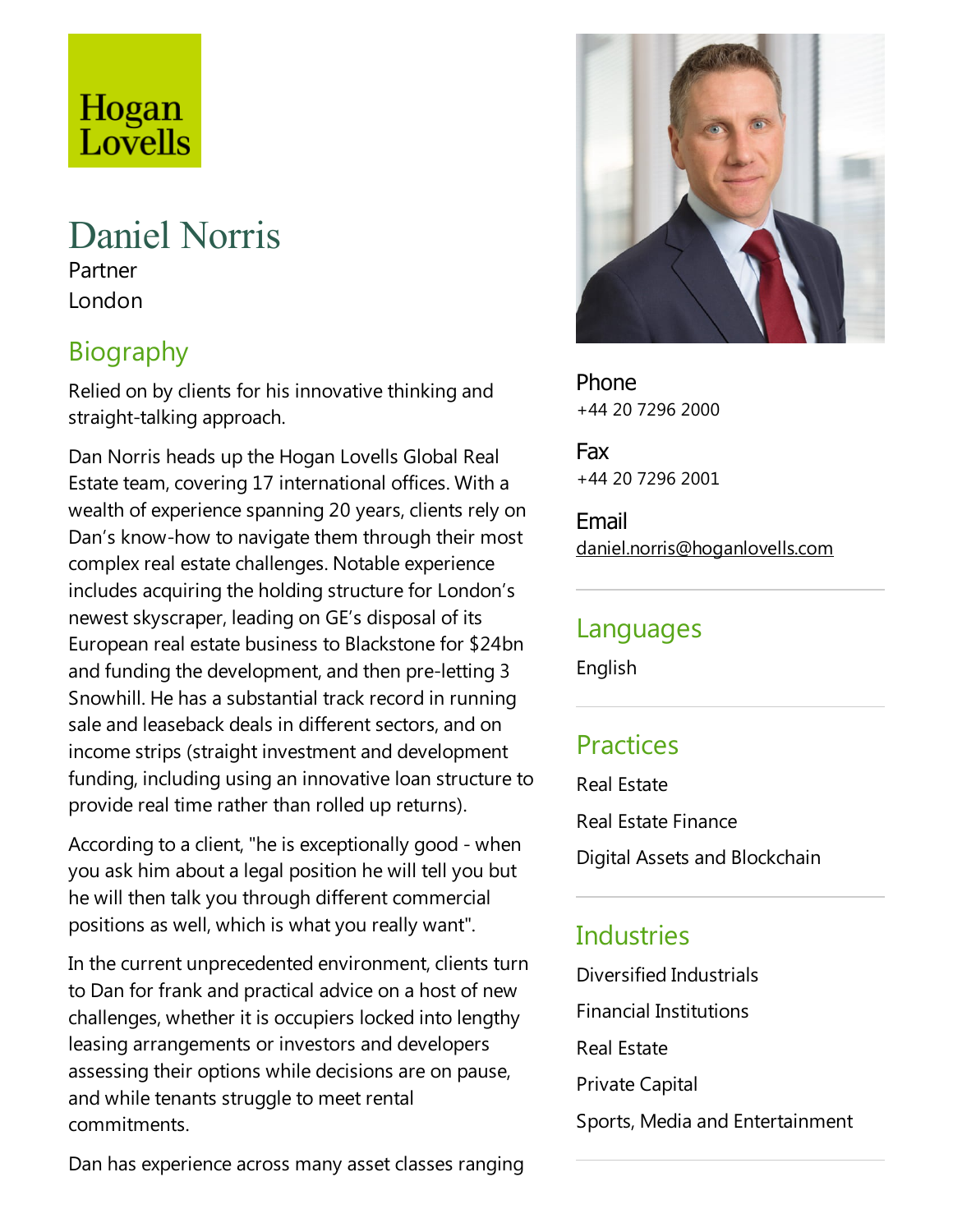from major office schemes to logistics. He has developed particular experience in sports: selling two football stadia, developing the new AFC Wimbledon stadium in London, buying a football league club and helping to develop out the English Institute of Sport in Sheffield.

As well as being ranked in theLegal 500 Hall of Fame and being named notable practitioner by Chambers, Dan has been recognised as "standout" by FT Innovative Lawyers.

For a no obligation discussion about your real estate needs please don't hesitate to get in touch.

## Representative experience

Acted on the acquisition on the holding structure of the site of London's newest skyscraper, currently under development.

Advised a long income fund on two income strip deals to regenerate town centres, in Middlesbrough and Rochdale.

Acquired three London office buildings in sale and leaseback structures.

Acted for a PE Fund on two portfolios of sale and leaseback of retail properties.

Funded a  $£150m$  scheme in Madrid on a fixed income leaseback arrangement.

Advised GE on the European elements of its sale of its real estate business across eight jurisdictions, total deal value \$24bn.

Led the acquisition of Bankside for  $£300m+$  and subsequent sale for £400m+.

Sold a number of shopping centres such as The Grafton Centre.

Forward funded two landmark retail parks for The Crown Estate at Rushden Lakes and Banbury.

#### Areas of focus

Real Estate Investment Real Estate Private Equity Corporate Occupiers Hotels and Leisure Real Estate Development

## Education and admissions

#### Education

CPE, The College of Law, London LPC, The College of Law, London University of Durham

## **Memberships**

BCSC BPF IPF